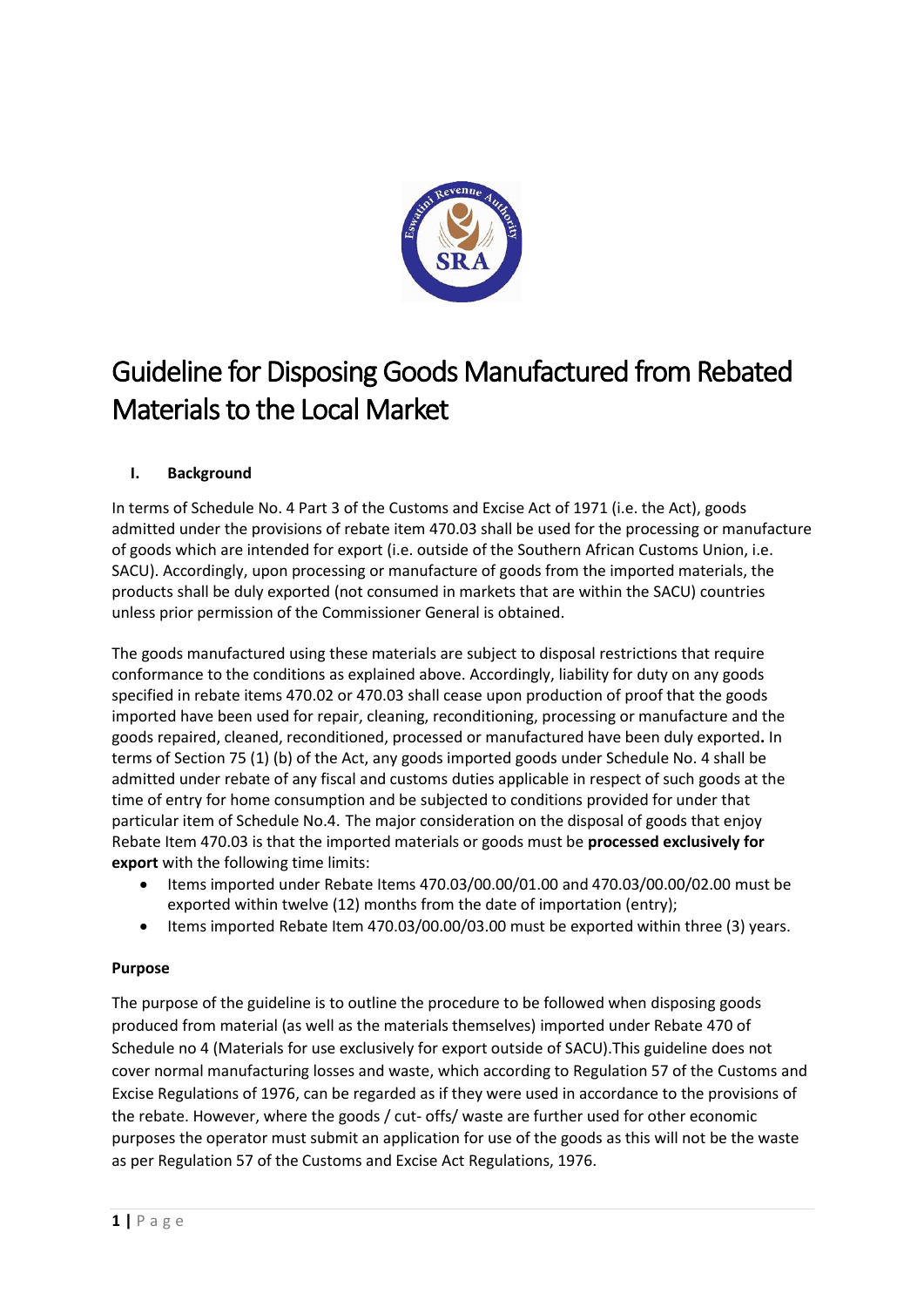### **II. Value Determination**

In order to determine the value on which the rebate is no longer applicable, the operator must provide information that will indicate:

- The total weight and value as of the material as per the submitted declaration on which the rebate was applied
- The weight of the materials that are earmarked for disposing in the local market.

A formula (pro- rated on the basis of the weights indicated above) will be applied in order to determine the value that will account for the locally disposed goods. For example, where a consignment had a total weight of 100 kilograms was declared with a value of E 50, 000; and an application for goods with a weight of 20 kilograms is made for disposing to the local market, the value on which the rebated duties are to be collected will be given by:

(20 /100) x E50 000 = **E10 000.**

#### **III. Procedural Guidance**

- 1. The operator submits an application to the Commissioner requesting for disposal of raw material or finished goods to the local market. Specific details pertaining to the declaration, quantities and values on the affected declaration (or item) must be stated in the application.
- 2. The Commissioner will accept or reject the application. A verification / inspection may be conducted prior to issuance of the decision. The Commissioner will communicate the outcome of the application in writing (e.g. through a letter).
- 3. Where the application is approved, the operator proceeds to lodge a query against the affected declaration on ASYCUDA requesting for an amendment of the initial declaration by removing the quantity and value of the goods to be disposed under conditions different from the purpose initially declared. The query / amendment request must also indicate that the letter from Commissioner has been emailed (t[o info@sra.org.sz\)](mailto:info@sra.org.sz) for attachment to the amended declaration.
- 4. After the amendment, the importer (or declarant) will lodge a new declaration for home consumption where duties and all duties and taxes due will be charged on assessment of the declaration. The purpose of the new declaration will be to account for the goods affected by the disposal. The letter from the Commissioner must be attached to the declaration as a proof that the disposal has been authorized.
- 5. Below is the process flow: